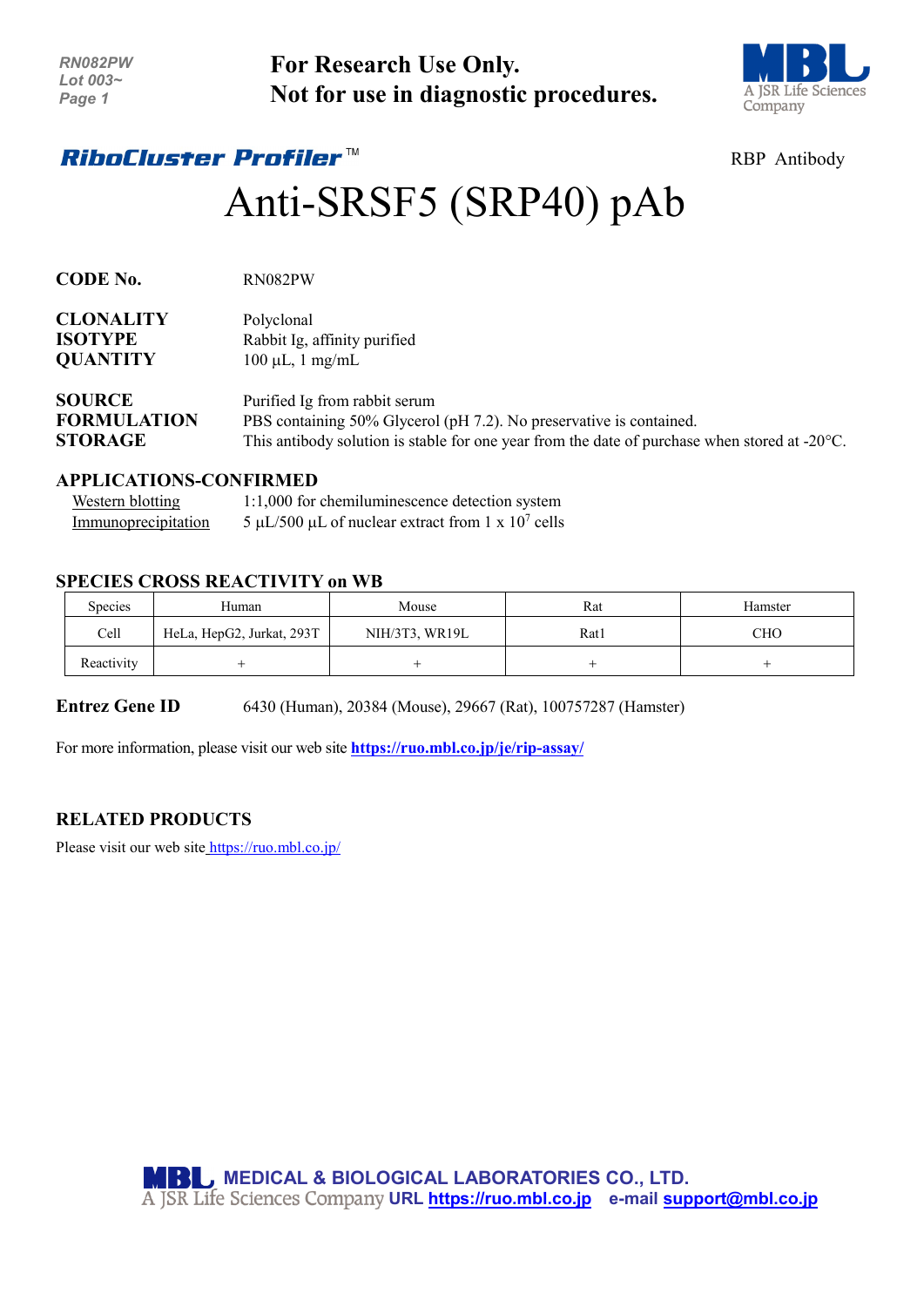*RN082PW Lot 003~ Page 2*

The descriptions of the following protocols are examples. Each user should determine the appropriate condition.

#### **SDS-PAGE & Western blotting**

- 1) Wash 1 x  $10<sup>7</sup>$  cells 3 times with PBS and suspend them in 1 mL of Laemmli's sample buffer, then sonicate briefly (up to 20 sec.).
- 2) Boil the samples for 3 min. and centrifuge. Load 10 µL of the sample per lane in a 1-mm-thick SDS-polyacrylamide gel (12.5% acrylamide) for electrophoresis.
- 3) Blot the protein to a polyvinylidene difluoride (PVDF) membrane at  $1 \text{ mA/cm}^2$  for  $1 \text{ hr}$  in a semi-dry transfer system (Transfer Buffer: 25 mM Tris, 190 mM glycine, 20% MeOH). See the manufacture's manual for precise transfer procedure.
- 4) To reduce nonspecific binding, soak the membrane in 5% skimmed milk (in PBS, pH 7.2) overnight at 4°C.
- 5) Wash the membrane with PBS-T [0.05% Tween-20 in PBS] (5 min. x 3 times).
- 6) Incubate the membrane with primary antibody diluted with 1% skimmed milk (in PBS, pH 7.2) as suggested in the **APPLICATIONS** for 1 hr. at room temperature. (The concentration of antibody will depend on the conditions.)
- 7) Wash the membrane with PBS-T (10 min. x 3 times).
- 8) Incubate the membrane with 1:5,000 of Anti-IgG (Rabbit) pAb-HRP (MBL; code no. 458) diluted with 1% skimmed milk (in PBS, pH 7.2) for 1 hr. at room temperature.
- 9) Wash the membrane with PBS-T (10 min. x 3 times).
- 10) Wipe excess buffer on the membrane, then incubate it with appropriate chemiluminescence reagent for 1 min. Remove extra reagent from the membrane by dabbing with paper towel, and seal it in plastic wrap.
- 11) Expose to an X-ray film in a dark room for 3 min. Develop the film as usual. The condition for exposure and development may vary.

(Positive controls for Western blotting; HeLa, HepG2, Jurkat, 293T, NIH/3T3, WR19L, Rat1 and CHO)